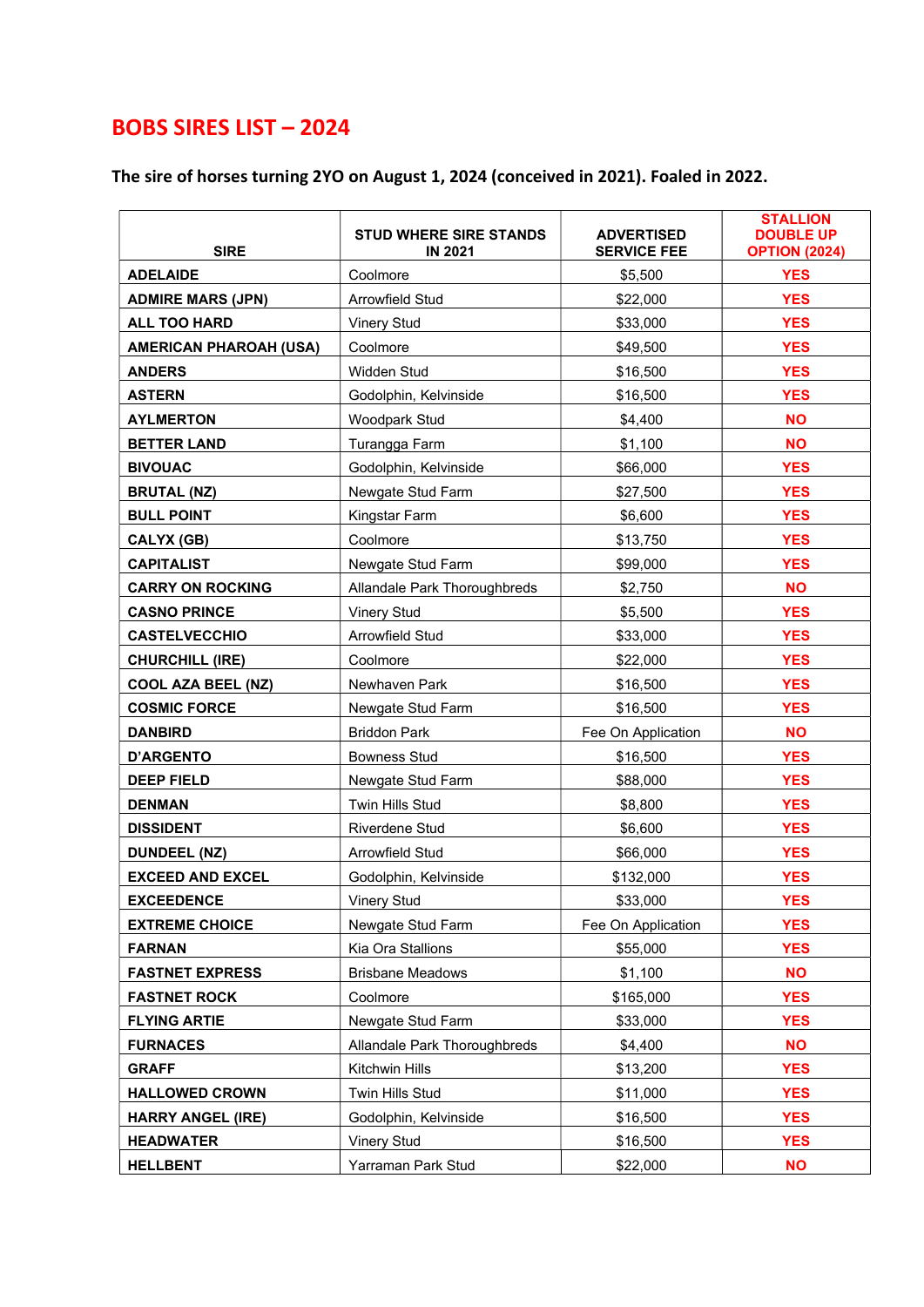| I AM INVINCIBLE            | Yarraman Park Stud           | \$220,000 | <b>NO</b>  |
|----------------------------|------------------------------|-----------|------------|
| <b>JUSTIFY (USA)</b>       | Coolmore                     | \$55,000  | <b>YES</b> |
| <b>KING'S LEGACY</b>       | Coolmore                     | \$33,000  | <b>YES</b> |
| <b>KNIGHT EXEMPLAR</b>     | <b>Brisbane Meadows</b>      | \$2,200   | <b>NO</b>  |
| <b>LAST KINGDOM (USA)</b>  | Kooringal Stud               | \$6,600   | <b>YES</b> |
| <b>LONHRO</b>              | Godolphin, Kelvinside        | \$66,000  | <b>YES</b> |
| <b>LORD OF THE SKY</b>     | Kingstar Farm                | \$3,300   | <b>YES</b> |
| <b>MAGNA GRECIA (IRE)</b>  | Coolmore                     | \$19,250  | <b>YES</b> |
| <b>MANDALONG READY</b>     | <b>Mandalong Park</b>        | \$1,100   | <b>YES</b> |
| <b>MAURICE (JPN)</b>       | Arrowfield Stud              | \$44,000  | <b>YES</b> |
| <b>MENARI</b>              | Newgate Stud Farm            | \$11,000  | <b>YES</b> |
| <b>MERCHANT NAVY</b>       | Coolmore                     | \$33,000  | <b>YES</b> |
| <b>MICROPHONE</b>          | Godolphin, Kelvinside        | \$38,500  | <b>YES</b> |
| <b>NORTH PACIFIC</b>       | Newgate Stud Farm            | \$22,000  | <b>YES</b> |
| <b>ODYSSEY MOON</b>        | Twin Hills Stud              | \$6,600   | <b>YES</b> |
| <b>OLE KIRK</b>            | <b>Vinery Stud</b>           | \$55,000  | <b>YES</b> |
| <b>OUR ROYAL EGYPTIAN</b>  | Mt Marsden                   | \$4,000   | <b>YES</b> |
| <b>OUTREACH</b>            | Widden Stud                  | \$4,400   | <b>YES</b> |
| <b>PARIAH</b>              | Arrowfield Stud              | \$16,500  | <b>YES</b> |
| <b>PELTZER</b>             | Twin Hills Stud              | \$16,500  | <b>YES</b> |
| <b>PIERRO</b>              | Coolmore                     | \$110,000 | <b>YES</b> |
| <b>PRAGUE</b>              | Kia Ora Stallions            | \$16,500  | <b>YES</b> |
| <b>PRESS STATEMENT</b>     | <b>Vinery Stud</b>           | \$13,750  | <b>YES</b> |
| <b>PRIDE OF DUBAI</b>      | Coolmore                     | \$22,000  | <b>YES</b> |
| <b>PRIZED ICON</b>         | Kooringal Stud               | \$11,000  | <b>YES</b> |
| <b>RED HENNO</b>           | <b>Carrington Park Stud</b>  | \$1,100   | <b>NO</b>  |
| <b>RUSSIAN REVOLUTION</b>  | Newgate Stud Farm            | \$44,000  | <b>YES</b> |
| <b>SANDBAR</b>             | Kooringal Stud               | \$8,800   | <b>YES</b> |
| <b>SAXON WARRIOR (JPN)</b> | Coolmore                     | \$13,750  | <b>YES</b> |
| <b>SEBRING SUN</b>         | <b>Glenthorne Park</b>       | \$3,300   | <b>YES</b> |
| <b>SHALAA (IRE)</b>        | Arrowfield Stud              | \$44,000  | <b>YES</b> |
| <b>SHEER TALENT</b>        | <b>Carrington Park Stud</b>  | \$2,200   | <b>NO</b>  |
| <b>SHOOTING TO WIN</b>     | Godolphin, Kelvinside        | \$11,000  | <b>YES</b> |
| <b>SHOWTIME</b>            | Arrowfield Stud              | \$11,000  | <b>YES</b> |
| <b>SIZZLING</b>            | Riverdene Stud               | \$6,600   | <b>YES</b> |
| <b>SKYCLAD</b>             | Allandale Park Thoroughbreds | \$1,100   | <b>NO</b>  |
| <b>SMART MISSILE</b>       | Twin Hills Stud              | \$16,500  | <b>YES</b> |
| <b>SNITZEL</b>             | Arrowfield Stud              | \$165,000 | <b>YES</b> |
| SO YOU THINK (NZ)          | Coolmore                     | \$77,000  | <b>YES</b> |
| <b>SOOBOOG</b>             | Kitchwin Hills               | \$13,200  | <b>YES</b> |
| <b>STAR TURN</b>           | <b>Vinery Stud</b>           | \$16,500  | <b>YES</b> |
| <b>STRATUM STAR</b>        | Widden Stud                  | \$8,800   | <b>YES</b> |
| <b>STREET BOSS (USA)</b>   | Godolphin, Kelvinside        | \$55,000  | <b>YES</b> |
| <b>SUPER ONE</b>           | Newhaven Park                | \$16,500  | <b>YES</b> |